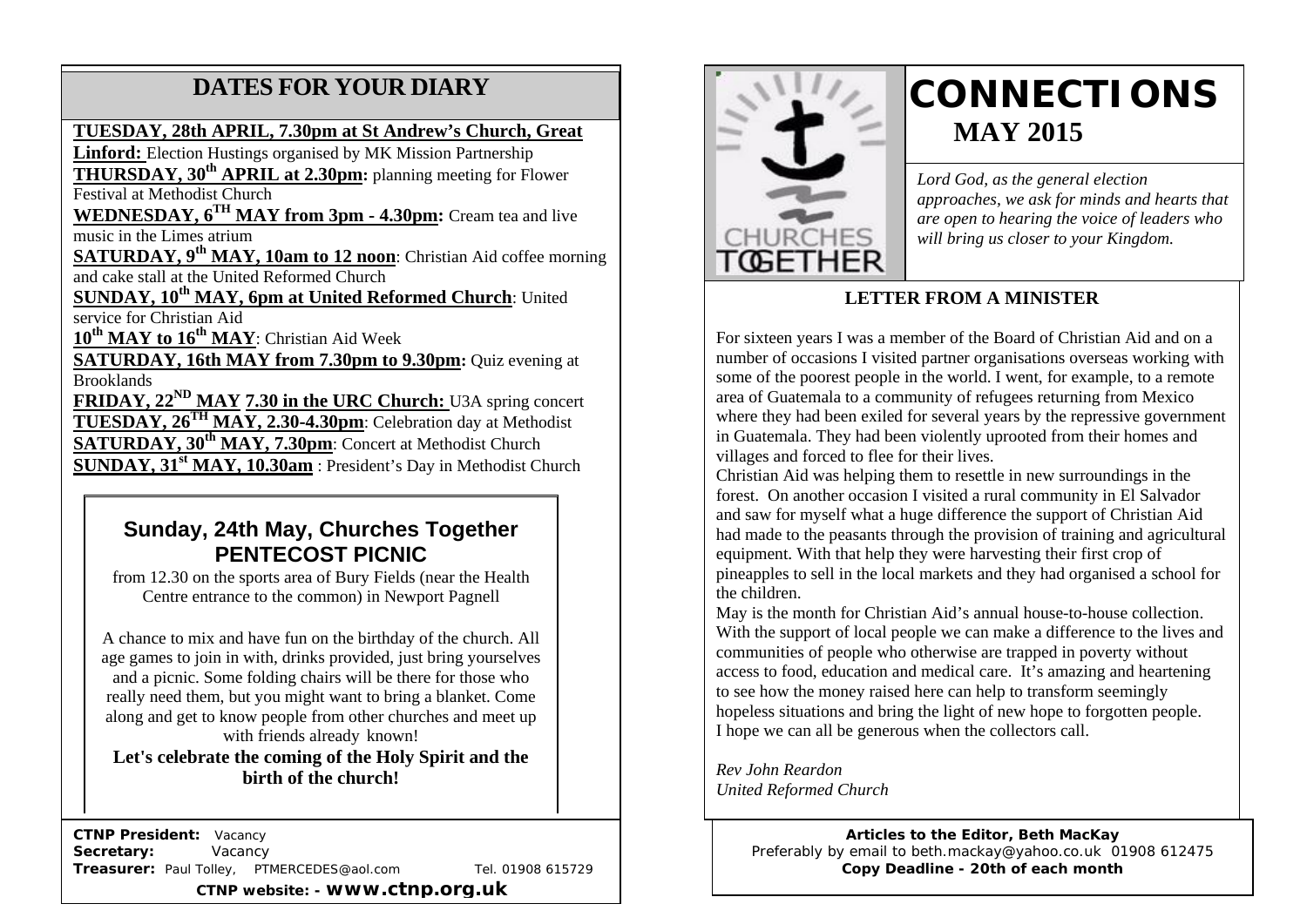# mee**CHRISTIAN AID COLLECTORS URGENTLY NEEDED!**

If you are willing to help by joining the team of collectors in Newport Pagnell during Christian Aid week (**10th to 16th May**), please contact Pat Parker on **01908 610837** or talk to the Christian Aid representative in your church.

There will also be a coffee morning and cake stall at the United Reformed Church on **Saturday, 9th May from 10am to 12 noon** in aid of Christian Aid and a collection on the High Street on the same day. Your support for these would be greatly appreciated.

# **UNITED SERVICE FOR CHRISTIAN AID**

The annual united service to mark the start of Christian Aid week will take place on **Sunday, 10th May at 6pm at the United Reformed Church**. Please join us if you can.

#### ……………………………………………………………………………….. **QUIZ EVENING at BROOKLANDS**

**Saturday 16th May from 7.30pm to 9.30pm**. Cost will be £2 per person but there will be an opportunity to donate to the Christian Aid "Food for Change" project. CTNP has made a commitment to raise £5000 over the next two years for this project to help poor families trying to eke out a living on the edge of the Sahara Desert. If we reach our target, the EU will match fund it by 5:1.

#### ............................................................................................................................. **PROCEEDS FROM LENT LUNCHES 2015**

We are happy to announce the fantastic total profit to Christian Aid this year is **£2078.10.**

Many thanks to those who contributed homemade soup and to all who gave their time during the six weeks of Lent to help achieve this excellent result. There was a great community spirit and it was pleasing to see people enjoying the social occasion. We had abundant offers of help from the churches of Newport Pagnell and also from people not connected to the churches. Thanks also to everyone who came along, spent their money and supported us. We rely on you! *Jennifer Mazzone*

**The Election is on Thursday 7th May.** I encourage you to get involved and VOTE! Before that I encourage you to get involved by attending the Hustings being arranged by Milton Keynes Mission Partnership on **Tuesday 28th April at 7.30pm**. We had thought of holding one as CTNP, but John Moffoot had already set this one up at St Andrews, Great Linford and so it makes sense to go to that one and boost the numbers! We are hoping that everyone who wants to go will go and so are offering LIFTS to those unable to get there. **THIS MEANS WE NEED VOLUNTEER DRIVERS FOR THE NIGHT.** Please let Jenny Mills know if you are planning coming and also have a space in your car and can offer a lift. Many people died to enable us to vote, Jesus challenged the political system of his day and championed the cause of social equality and justice. We cannot pretend that it does not matter- even if we feel hopeless about the state of politics and those representing us. If we do not speak our voice will not be heard! And if we do not take part, then we cannot complain if we do not like who gets into power and challenge what they have done! Thanks, *Rev Jenny Mills*

#### **HUSTINGS- MILTON KEYNES NORTH CONSTITUENCY MEET THE CANDIDATES**

Milton Keynes Mission Partnership has arranged an opportunity for you to meet the candidates for the Milton Keynes North Constituency at the forthcoming General Election. The meeting will take place at:

**ST ANDREW'S CHURCH, PARKLANDS, GREAT LINFORD at 7.30 p.m. on TUESDAY 28 APRIL 2015.**

All electors in the Constituency are welcome. Please call 07703485017 or email **revdjmills@btinternet.com** to offer a space in a car or ask for a lift!

# **MANDY'S TRIP TO ROMANIA**

Mandy Pateman is flying out to Romania on  $25<sup>th</sup>$  July to help at a children's camp which is being run by GNfR – **www.stpetersparish.info/GNfR**. This camping trip is a time when the children can be away from the varying hardships of their home lives. All the families struggle with extreme poverty and many of the children will go to the camp with only the clothes they are wearing. There is a great need for all children's clothes (aged 2-18) but in particular for teenagers' sizes as they are often missed out. Pants and socks are needed and also children's vitamins.

Mandy will be collecting new clothes (the Romanian government stipulates that they must be new) which she will send ahead via courier. Closing date for receipt of clothes is  $10<sup>th</sup>$  June.

If you are able to help out by donating any item of clothing, children's multivitamins or a financial contribution towards a child going on the camp which costs £60 per child, please contact Mandy on **01908 218679**.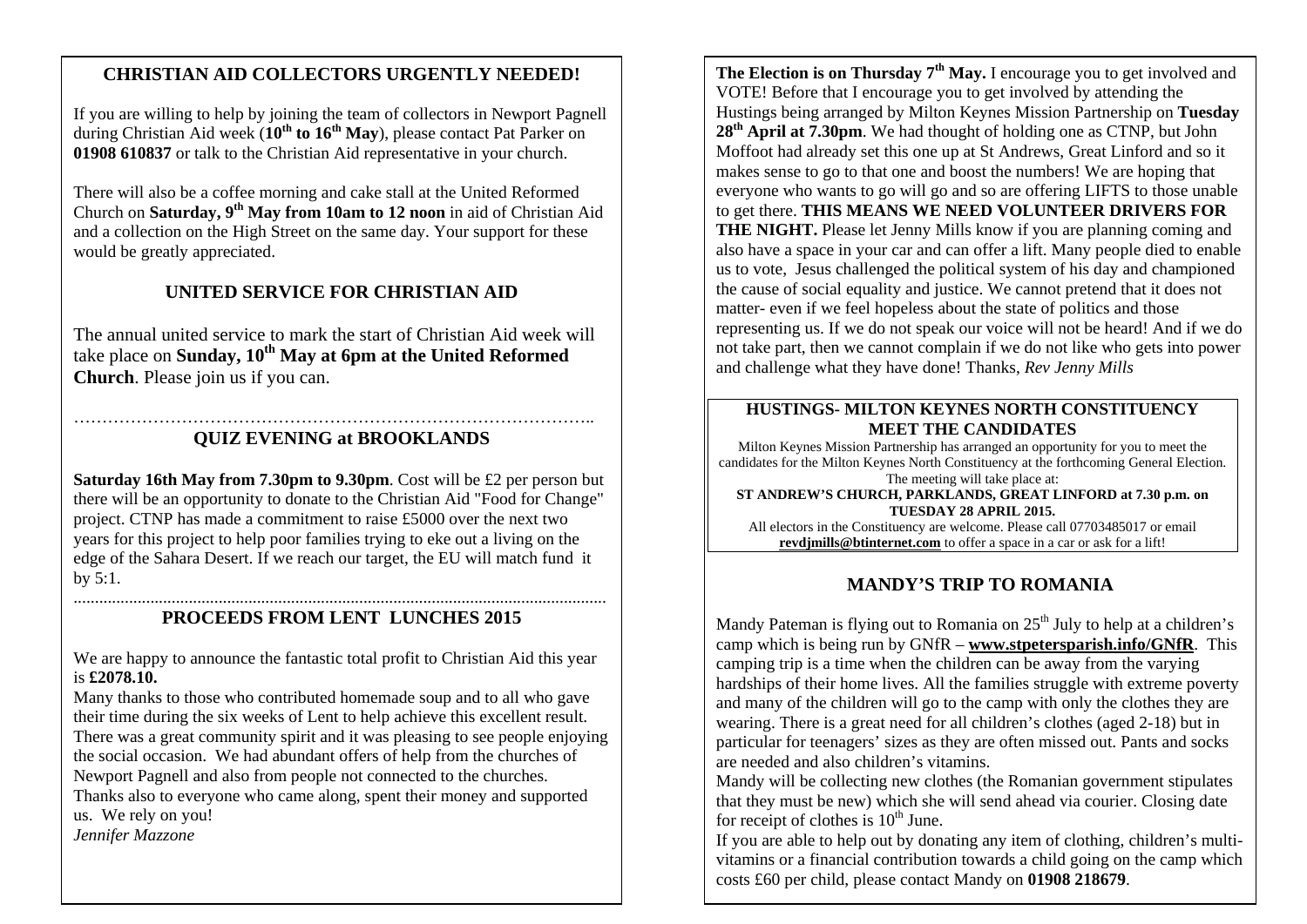# **200th ANNIVERSARY FLOWER FESTIVAL - SATURDAY 11th & SUNDAY 12th JULY 2015**

We are inviting members of the churches in Newport Pagnell to take part in our Flower Festival to celebrate the  $200<sup>th</sup>$  anniversary of the Methodist Church, built as a Wesleyan Chapel in 1815. Those of you who are familiar with the Methodist Church building will know that it is a small church, which is simply decorated and furnished and which has plenty of light coming through the large sash windows. We are hoping to have approximately 20 arrangements of various sizes and interest throughout the main body of the church and possibly arrangements or plants outside the church entrance.

The proposed title of the festival is *'Newport Pagnell 1815 - 2015'* and we hope that will give flower arrangers plenty of scope for interesting and colourful displays. We will have a list of ideas available at the first meeting for all those who kindly offer to help with the festival. This meeting will be held in the **Methodist Church, High Street, Newport Pagnell on Thursday, 30th April at 2.30 pm.** If you would like to join in this Flower Festival with us please could you (and/or any other interested person) attend this meeting. If you would like to be involved, but are unable to attend the meeting please contact me: *Pearl Teasdale (tel: 01908 610661 or email*  **pt@croftsend33.freeserve.co.uk***)*.

# **U3A Spring Concert Music For A May Evening**

Come and enjoy a concert given by the U3A Choir on Friday,  $22<sup>nd</sup>$  May 7.30pm in the URC Church, Newport Pagnell Soloist Ralph Mazzone Tickets available from: 07762178379 or Jennifer Mazzone (613088) at £6 each to include refreshments. Proceeds for Willen Hospice



**Landlubbers** is a five-day fun filled holiday club for around 150 primary school-age children. It has a pirate theme and follows Paul's life from Philippians and Acts. We have video characters, Poop and Dec who star in 'I'm a pirate, get me out of here'!

We are still looking for more volunteers to help with this. Whatever your skills there's a role for you. If this is all new to you don't worry, we will support you. We are all in this together. Roles include: teaching team leaders; apprentice helpers; drama; music; cooking; crèche, tidy-up people, practical helpers who cut things out etc. If you are new to children's work we will give you a supportive role and put you through a DBS check.

Children will be divided into groups of roughly 10 and each group will have a leader and helpers. Children will enjoy crafts, teaching and refreshments in the groups and at other times we all gather together for teaching, games and fun led from the front. You'll be in good company. In the midst of serving children the volunteers have a lot of fun. It's great to work together and by the end of the week you will have made new friends.

To help us with our planning, we ask all volunteers **to please sign up as soon as possible to enable us to finalise teams**. There should be forms available in all the churches for you to fill in to register your desire to help or you can send an email to **jack.walker@talk21.com** or come by the office at Lovat Hall.

A training meeting has been arranged for **Sunday, 21st June, 7-9pm** at Lovat Hall. Here you can get up to speed by meeting your team, touring the venues and reviewing our materials.

**Holiday Club 2015 10th-14th August, 10am-12.30 at Lovat Hall For primary school aged children who attend reception through to year six. Registration for children is now open via Cambourne Travel Agency up to 30th June** (Registration forms also available from **www.ctnp.org.uk**)